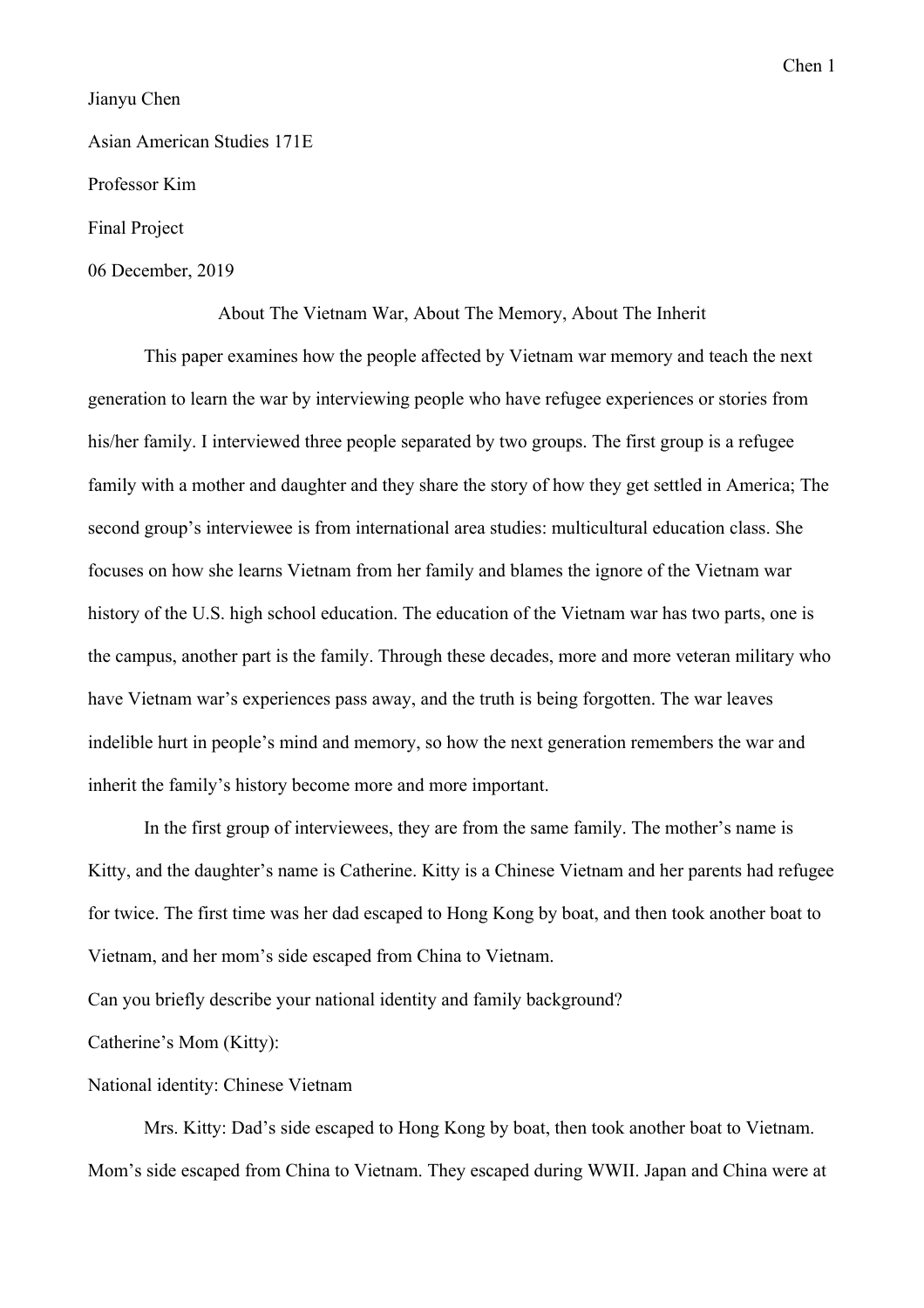war, and many Chinese people were killed by the Japanese. My grandparents had small businesses in Vietnam. My parents had little to no education. When parents grew up, they contributed to their parents' businesses.

Can you describe the experience of immigration/refugees to the United States? What resistances you and your family had met?

Mrs. Kitty: One of my younger brothers was the first to arrive in the US in 1979. He lived in Springfield, Illinois. One of my older brothers came to the US next in 1981. He escaped Vietnam by boat and went to Malaysia. He was then sponsored by the younger brother mentioned above. He lived with that brother in Illinois. I was the third in my family to escape from Vietnam by boat in 1988. A French ship rescued the people on the boat. The rescuers brought everyone to a refugee camp in the Philippines. I had the option of immigrating to France in 6 months. I chose to go to the US, where I had two brothers living there already. Waited 2.5 years to get sponsored. At the refugee camp, I had to teach other people English to make a living. Otherwise, there was no income. The refugee camp only provided food. Refugees relied on their friends and family to send money every month. Came to Monterey Park, CA in 1990 by plane. Sponsored by her brother, who filed paperwork under the Catholic Church. My parents, my younger sister, two of my younger brothers, and my oldest brother arrived in the US by plane in 1991.

Can you describe the process of your family's gat settle in the United States, and what kind of difficulties you encountered/overcame in the process?

Mrs. Kitty: My two brothers that came to the US first moved to California a few years after immigrating to the US. When I arrived in California, I went to the Catholic church to study English and get help finding a job. My first job in the US was working at a bank. My supervisor and my coworkers discriminated against me because I was not from Hong Kong. I decided to switch jobs and start working as a cashier in a supermarket. My older brother, the second in my family to come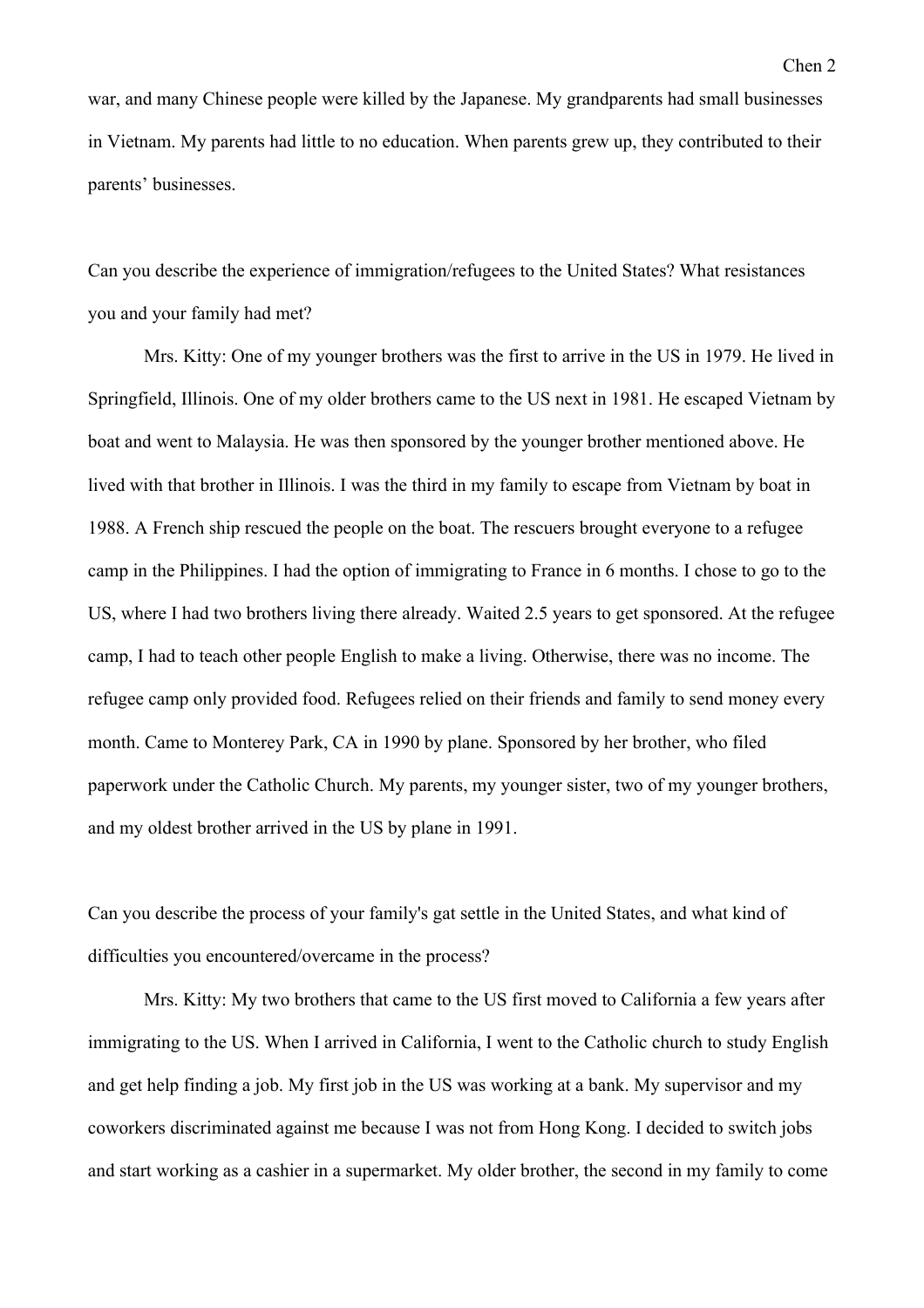to the US, helped my other siblings find jobs. We had substantial support in this area. When my parents arrived, my family started renting a condominium in Monterey Park. My older brother and his wife just had their first son in 1991. My family of 9 grew to a family of 11, and we all shared the same condo. I received a lot of help from people and did not very much when adapting to life in the US. People were very kind to me.

How do you learn the Vietnam War through the family/school/films, and what're the differences between different ways, you learn the history?

Mrs. Kitty: Before the communists entered South Vietnam, I was able to go to school and enjoyed learning and being with my friends. After the communists took over, we could not go to school. I did not know much about the war because I was just a little kid. I just remember being impacted by the tear gas outside. My mom told my siblings and me to run inside and cover our eyes with a wet towel. After the tear gas expired, we would just continue our lives normally. Now and then, there was fighting outside. We just learned to avoid those areas. I learned that communism would not allow anyone to be rich. We had to share resources. The communists would take money from rich people and take them to jail. Many wealthy people from North Vietnam fled to South Vietnam, where communism had less of a hold. Many wealthy people from the North also fled Vietnam as soon as they heard that the communists were coming. In South Vietnam, where I lived, people did not know as much about the consequences of communism. My family grew up poor, so we were not as afraid as wealthy people. We also learned that the communists would force young men to join the military. The only way to avoid this would be to bribe the police or escape Vietnam. We would lose money every month because of this.

How do you see yourselves identity as a US citizen, and how your identity affect your perception of the Vietnam War?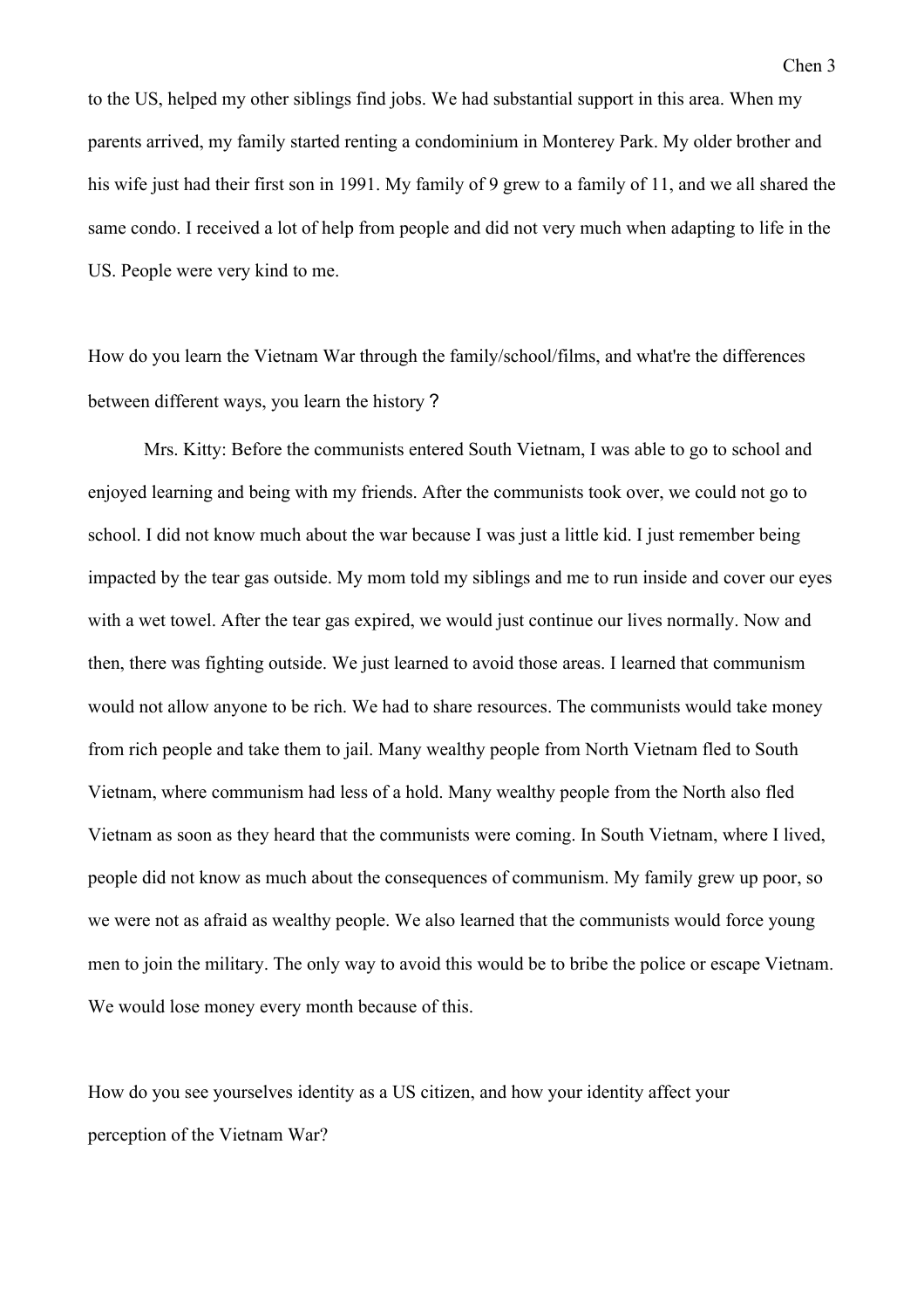Mrs. Kitty: My perception of the Vietnam War did not change. I was focused on finding work, and the war was in my past.

Will you teach your next generation to learn the Vietnam War? If so, what way you want to teach them and how do you want to teach them?

Mrs. Kitty: I did not teach my kids about the Vietnam War a lot. I just taught my kids about the difficulties we faced. I was too young to understand what was going on.

Through the interview with Kitty, I found that Kitty and her family have a motivated, hardworking, and optimistic precious qualities even though they had faced so many difficulties. The most impact story for me is the way Mrs. Kitty escape from Vietnam by boat. This trip is full of changeless and helpless. However, Mrs. Kitty uses her knowledge to keep her alive in the refugee camp in the Philippines by teaching people English (as the interview mention above, the refugee camp only provides food and most of the people relied on their friends and family). After came to America, she found a job in the bank that was her first job in the U.S. However, her supervisor and her coworker discriminated against her just because she wasn't from Hong Kong. In 90s' America, racism and nation discrimination were still serious even though the U.S. lose the war. The U.S. military brings justice and freedom all over the world, but they don't reflect themselves what they have done to the Vietnamese people. As Viet Thanh Nguyen argues, "from the American perspective, the Vietnamese bodies must be dehumanized, de-realized, to allow for the humanization of the American soldier and the substantiation of his body and, through it, of American ideology and culture" (14 Yen).

In the interview, Mrs. Kitty mentions that she didn't teach her kids a lot about the war because she was very young at that time. In my opinion, Mrs. Kitty represents the group of people who try their best to keep their alive in the war times. Her family had faced so many difficulties in escaping the war. Once is the Sino-Japanese war, the other one is the Vietnam war. An individual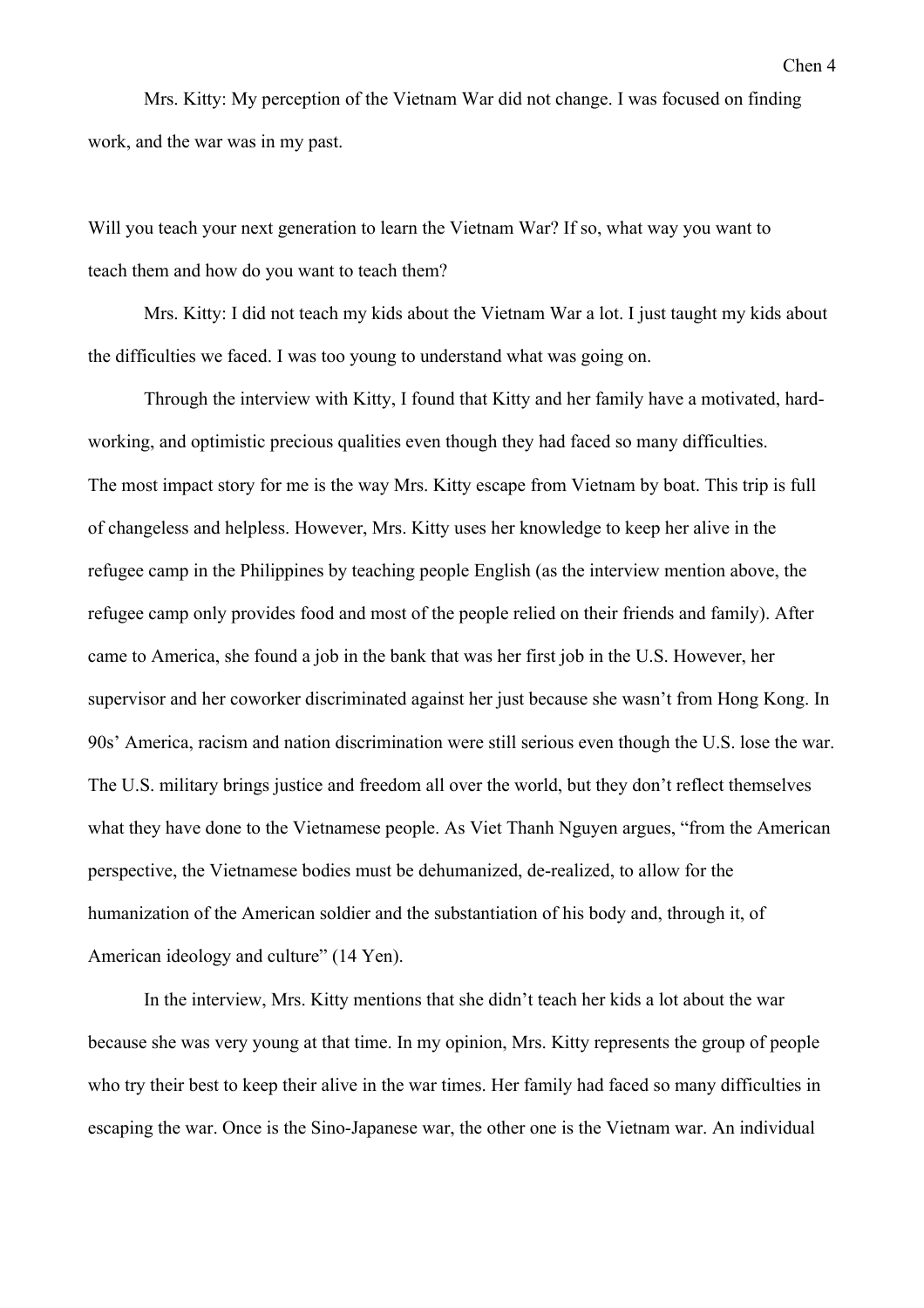can not change the direction of the history's wheels, but their hardworking and positive should let them go forward and earn a better life.

Catherine helps her mom translate the answers to English, and she learns a lot from her mom. For the missing piece project, Catherine proposals an idea for the piece. The piece's name is called "Running Toward Moonlight", and the piece is showing a story about the night when her mom escapes from Vietnam by jumping up to a little boat and transfer to a French ship to the refugee camp in Philippine. Mrs. Kitty had tried to escape for three-time, but the first two times didn't succeed. The third time, she finally jumped into a little boat that contains full of refugees and escape and star her two and half years of refugee life in the Philippine. We made a little boat and put the boat into a box, and make the sea waves under the boat and print it, and we used acorn shells to make a lotus. The lotus representing how Mrs. Kitty's hard-working and positive even though she had faced so many difficulties. The acorn shell was native growing up in America which representing her next generation will bloom in America well. The little boat contains this family's memory about how the fight for themselves and the memories about the hard times they have overcome, and the boat will be travel and inherit to the next generation.

Katherine Dang is from the IASTD 160 class. She did a very good presentation on her "Multicultural Education in Vietnam".

Below is the interview with Katherine Dang.

What's your name?

Dang: Katherine Dang

What's your major?

Dang: Linguistics. I am also minoring in disability studies.

Can you briefly describe your national identity and family background?

Dang: I identify myself as a Vietnamese-American with Chinese descent. My family came from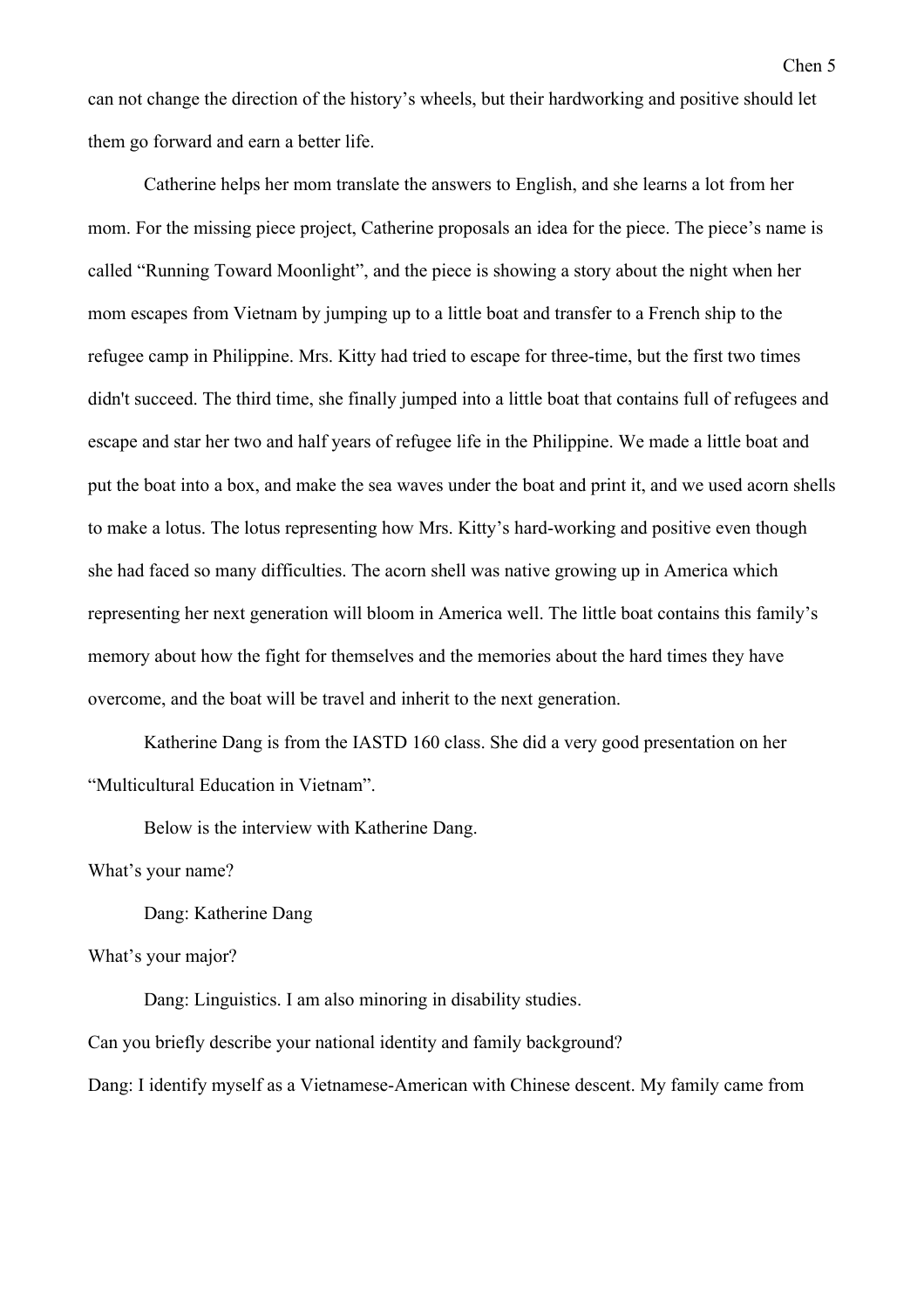Dang: Vietnam and China. My Chinese relatives did move to Vietnam where they met their partners, moved to America (for two reasons: the war or because they got sponsored by other family

members in the States), and had my generation.

Can you describe the experience of immigration/refugees to the United States? What resistances you and your family had met?

Dang: I can describe the experiences that my family went through to come to the United States. I've heard numerous stories growing up (mainly regarding my dad's side), and I still hear them today. I would get into extreme detail but I do not think that there is enough time for that, so I hope that a summary will do. My dad's side of the family had to escape. They left in the early years of the Vietnam War. To clarify, "they" consist of my grandma, my dad, his younger brother, and his younger sister. My grandma sent my dad's older brother to escape before them and my grandpa stayed back to fight in the war. My grandpa fought alongside South Vietnam. My dad's escape journey consisted of them having to sneak past security/border patrols to board the boats. Once they were able to board the boats, they retreated to refugee camps on islands by Cambodia. According to my grandma, they traveled in between a few islands before they reached the United States. My mom's side of the family did not have to escape. The story of her immigration to the States was a bit more simple. Her oldest brother moved to America first, after getting sponsored by other extended family members. After my mom's oldest brother settled in the States, he started the process to get the rest of my mom's family (which consists of my mom, grandma, my mom's older brother, and her 5 older sisters) to move to America. As for struggles amid the immigration, after hearing my dad's family's story, I found that the entire journey was a challenge. The fact that they had to escape is a sign that the journey was going to be anything but easy. My mom never told me much about the struggles of coming to America, but she did talk a lot about her struggles getting adjusted to the States after coming here.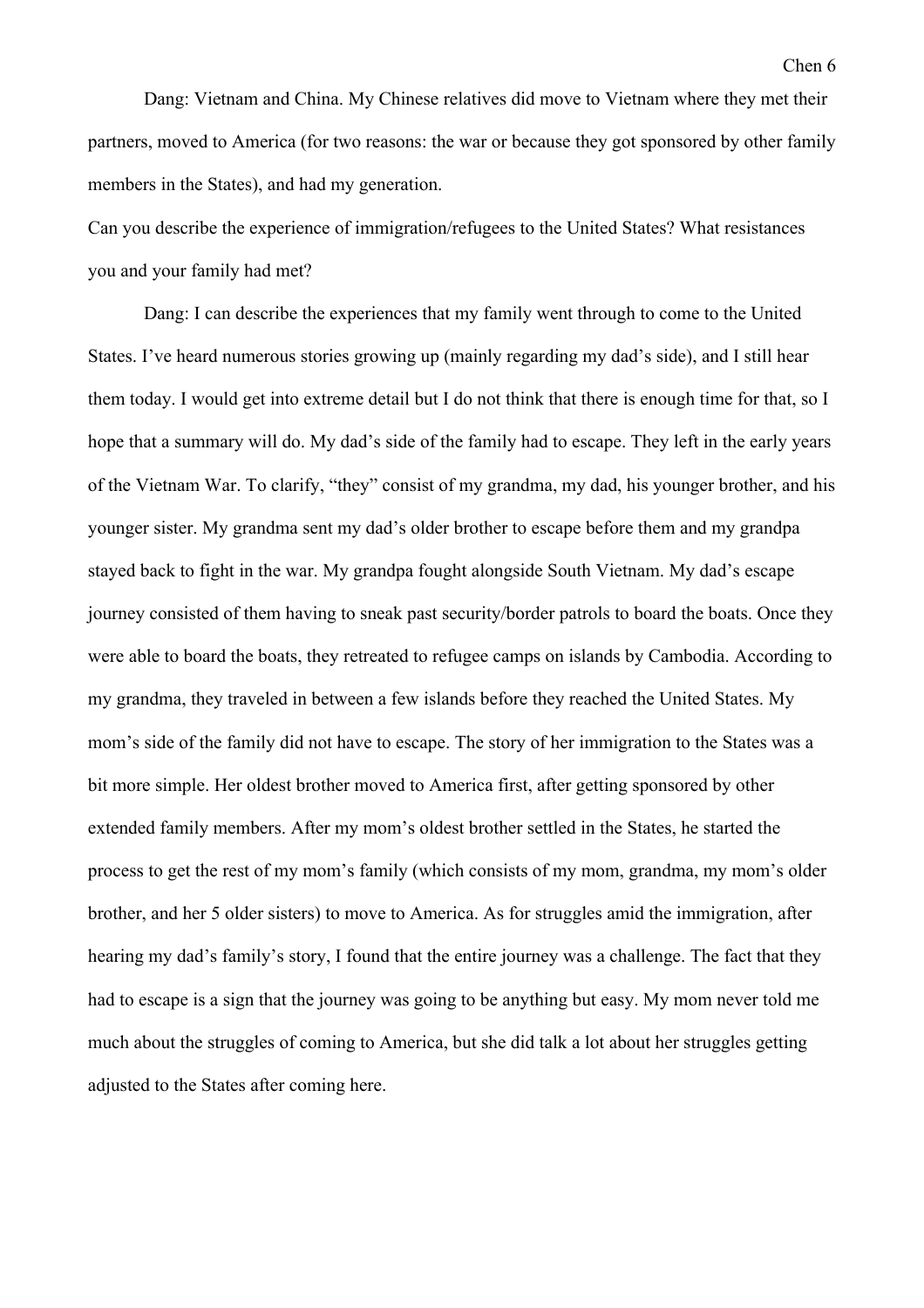Can you describe the process of your family's gat settle in the United States, and what kind of difficulties you encountered/overcame in the process?

Dang: The struggles both my parents' families went through were very similar. They had come to a new country with little to no money, both of my grandmas were single mothers (my mom's father passed away when she was in high school and my dad's father stayed back in Vietnam to fight in the war). Both families did not speak English and had to learn a new language as well.

My dad came to America when he was about 10. Because he came at a much younger age, he and his siblings were able to learn English quicker and went to school in America from a young age and completed all of their education here. My dad and his siblings ended up "growing up" in America. My grandma went to a local community college to learn English and to get some sort of license/certification to work. My dad's family did get government aid but my grandma did not want to rely on that only and did everything she could to get out of having to rely on aid. Within a year of coming to America, my grandma got a job at a factory near their home. I don't remember her job title, but she inspected computer/electronic parts to make sure that there were no issues before they got shipped out. Because my dad's family did not have a lot of money, once my dad and his siblings became of age, they took on multiple jobs. From newspaper delivery to food service to janitorial work, they did what they could to make money and to support the family. Most of the clothes my dad's family wore were either second-hand or handmade by my grandma. They all went to a local college, even though my dad and his siblings got accepted into multiple schools because it was the most affordable option, due to their situation. My dad is now a project manager at a tech company. My mom came to America when she was almost twenty. Because she came later, she did not take in as of the American culture like my dad. She started understanding the culture more after having me and my brother. Like my dad's family, my mom and her siblings had to go to school to learn English. My mom's mother never went to school to learn English and did not work. My mom and her siblings went straight to college and picked up jobs to pay for school and life's expenses. My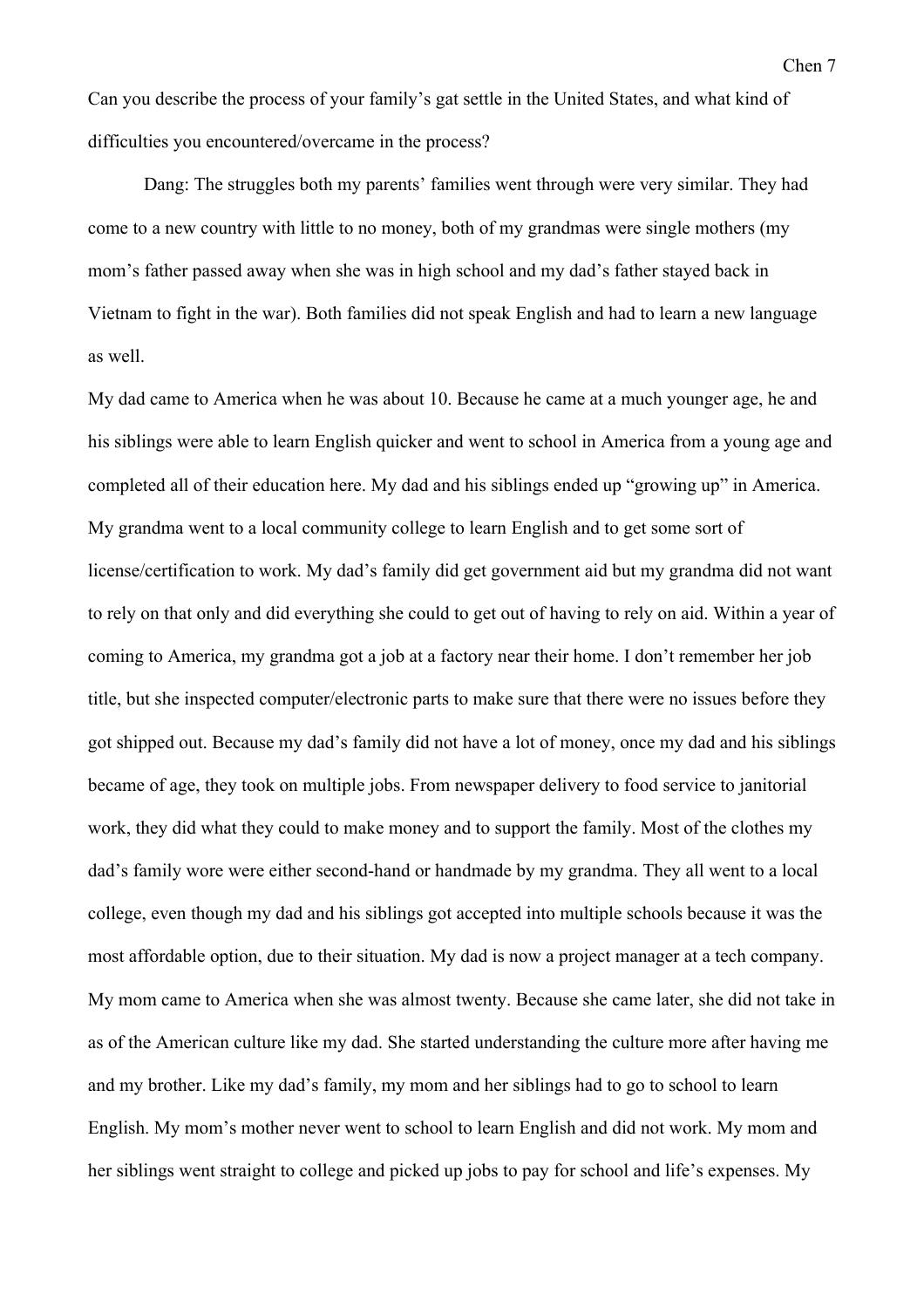mom and her sisters worked at a nail salon to pay for their way through school and to help support the family. My uncles ended up working in start-up factories. My mom is now a teacher for students with special needs.

How do you learn the Vietnam War through the family/school/films, and what're the differences between different ways you learn the history.

Dang: A lot of my knowledge of the Vietnam War came from my grandpa because he fought in it. He survived that war and remembers every detail. We barely go over the Vietnam War in school. I remember in high school, the war probably took up about (and I'm not kidding) 3-4 pages of the book. In those extremely few pages, they only speak about the American's version of the war. They mainly go over the whole hippie movement of the 70s than the war though. After hearing everything from my grandpa, I did not believe a thing they "taught" us in history class at school in regards to the Vietnam War. I would also discuss the war with classmates and they would share their grandparent's accounts of their lives during this horrible time. Honestly, American history taught at high schools is biased in my opinion and they do everything they can to make America seem like they had great people in history. Although there are great historical figures and moments, America is not as great and superior as they paint themselves to be in the textbooks. I feel like when it comes to American history that is taught in high schools, they do not acknowledge other perspectives. It is when students get older is when we start learning about all the different perspectives and accounts (besides the accounts from our family members). How do you see yourselves identity as a US citizen, and how your identity affect your perception about the Vietnam War?

Dang: I do identify myself as a US citizen. I was born here and I have the paperwork that verifies that. I do identify strongly with my Vietnamese roots, which is why I place Vietnamese first in "Vietnamese-American" when I am declaring my identity. I guess I can say that my identity affects my perception of the Vietnam War. All identities carry vast amounts of history and all of us have biases while only being able to experience so much. I know the history I know based on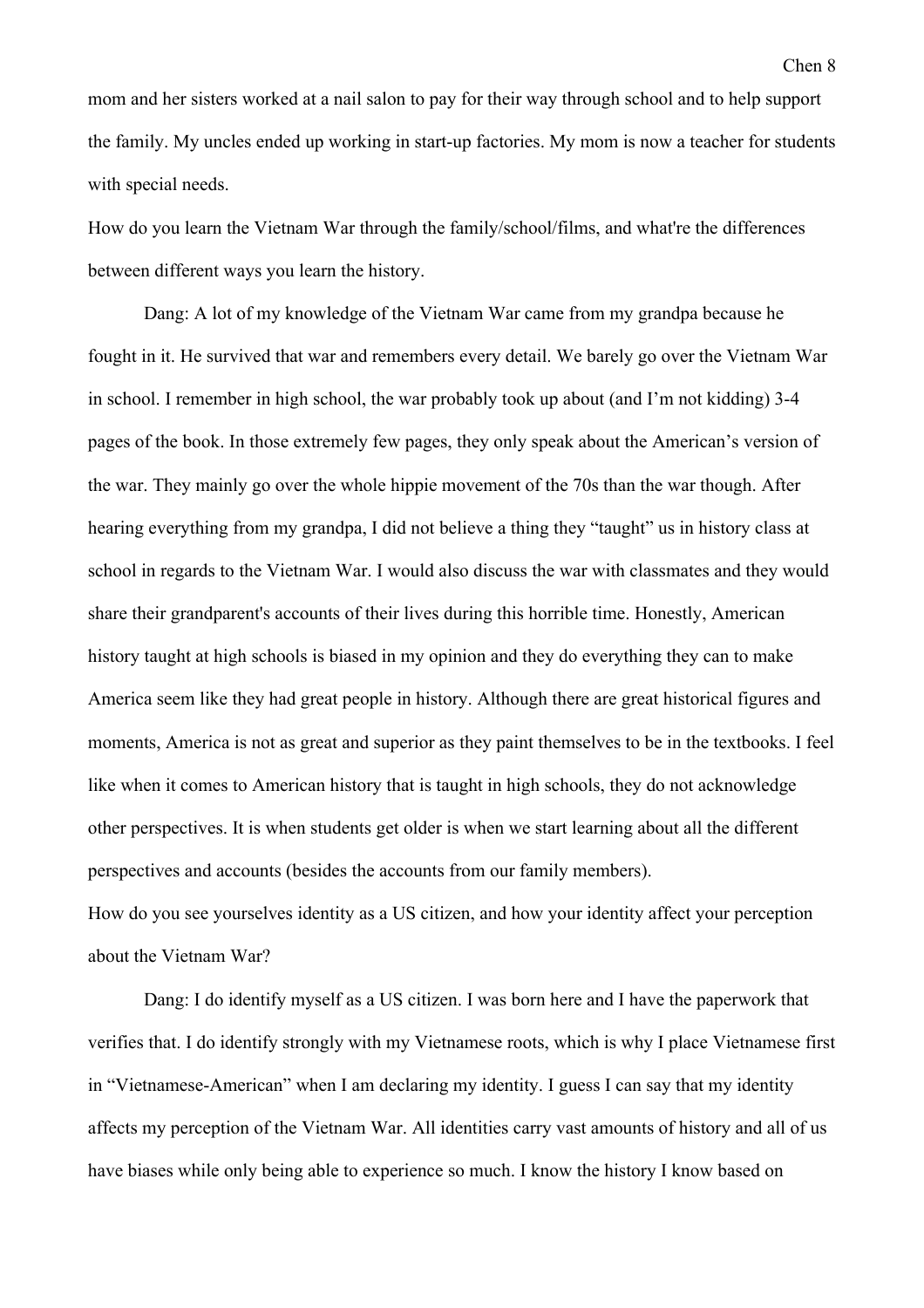family accounts, outside accounts, books, etc. But because my family introduced me to parts of my ethnic identity my views do align with them. I will say that I verify what has been told to be through outside accounts and readings to eliminate complete bias, but I don't think you can ever completely get rid of that.

Will you teach your next generation to learn the Vietnam War? If so, what way you want to teach them and how do you want to teach them?

Dang: Of course, I will be teaching the next generation about the Vietnam War. It is a part of our history, and if we do not continue to teach future generations history, then it will be lost. I want the future generation(s) to understand the importance of having multiple perspectives and to understand the importance of knowing how your family history plays a role in your identity because it does. I want to teach them by recounting the stories I was told if my grandparents and parents are unable to. Even if they can, I would still tell them about what happened. I would even tell them what went through my mind when I was being told this, so they can see my understanding and perspective as well. I will also be adding to the family history by telling them about how I grew up and how I was affected.

Katherine points out that America high schools are lack of education for the Vietnam war. It's not enough that just a few pages to explain the war. Additionally, according to Katherine, the Vietnam war, which just had been mentioned for a few pages, is only stand on America's perspective. Remember one's nation's history is important because they should know where are they from and why are they here, and they have the right to know the truth and find out the truth. If the America-Vietnamese chose to forget the reasons why they were here, how come the people will respect them? According to the lecture's reading "Forking Paths: How Shall We Mourn the Dead?" by Nguyên-Vo Thu-Huong points out that, " The senior George Bush's triumphant references to the purging of the Vietnam syndrome by way of the American victory in the 1991 Gulf War and his son's renewed calls to spread American (read market) freedoms abroad in this current gulf war were and are not acts to remember the last time we did this through war. They are acts we undertake to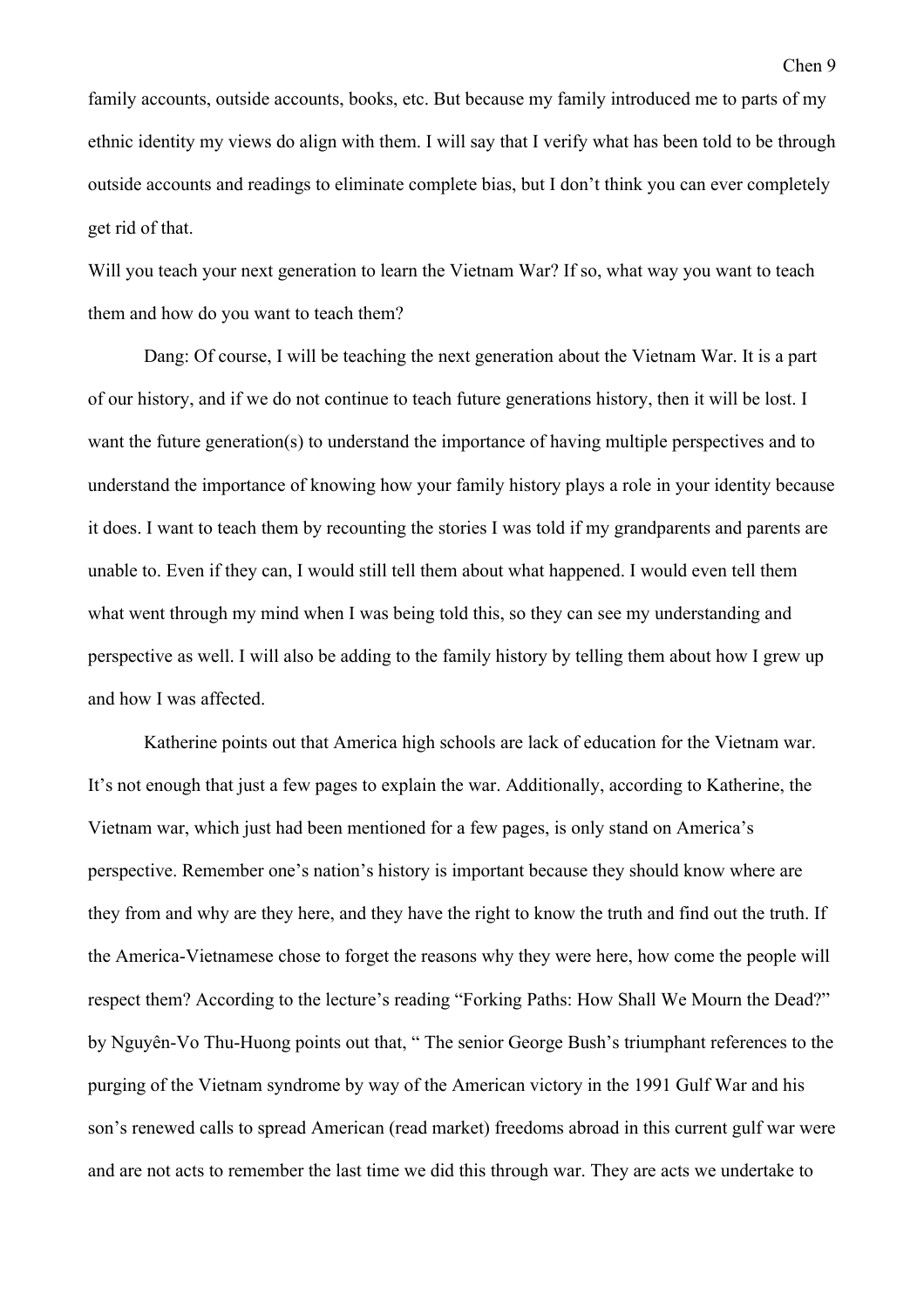forget, to conjure triumph from defeat" (Huong 2). The U.S. government has set up all kinds of traps to let Vietnamese refugees and their next generations to forget the truth and only learn America's perspective's history. The first generation's refugees maybe remember the war, but how many of them will teach their next generation? Therefore, education's family's part comes more and more important. According to Katherine, her grandpa fought for the South Vietnamese army, and her knowledge about the Vietnam war is mainly heard from her grandpa. After hearing her grandpa's story, Katherine being chosen not to believe what they "taught" in history in the school. Use different angles to see the history and do critical thinking is important too. And Katherine's grandpa's Vietnam war memories and his stories become a gift for her. This is kind of inherit for the family, and the family's memories affect one's personality. Katherine has a strong personality because she knows what she wants and what should learn from school. Katherine explains that why she identifies herself as a Vietnamese-American is because she does identify strongly with her Vietnamese roots. Because of her family experiences, she decided that she want the future generations to understand the importance of having multiple perspectives and to understand the importance of knowing how one's family plays a role in one's identity.

In conclusion, both two groups of people have similar settlements in America experiences. Both of their families had faced countless troubles when they get settled in the U.S.—They may have to face discrimination, language problems, and financial problems, but all of them have successfully overcome. Differently, Catherine learned the refugees experience stories from her mom, and Katherine learned the Vietnam war from her grandpa. In nowadays, family education is the easiest and the most effective to teach the next generation to remember the war. Once again, remember how ones' family comes from and why they came here are important.